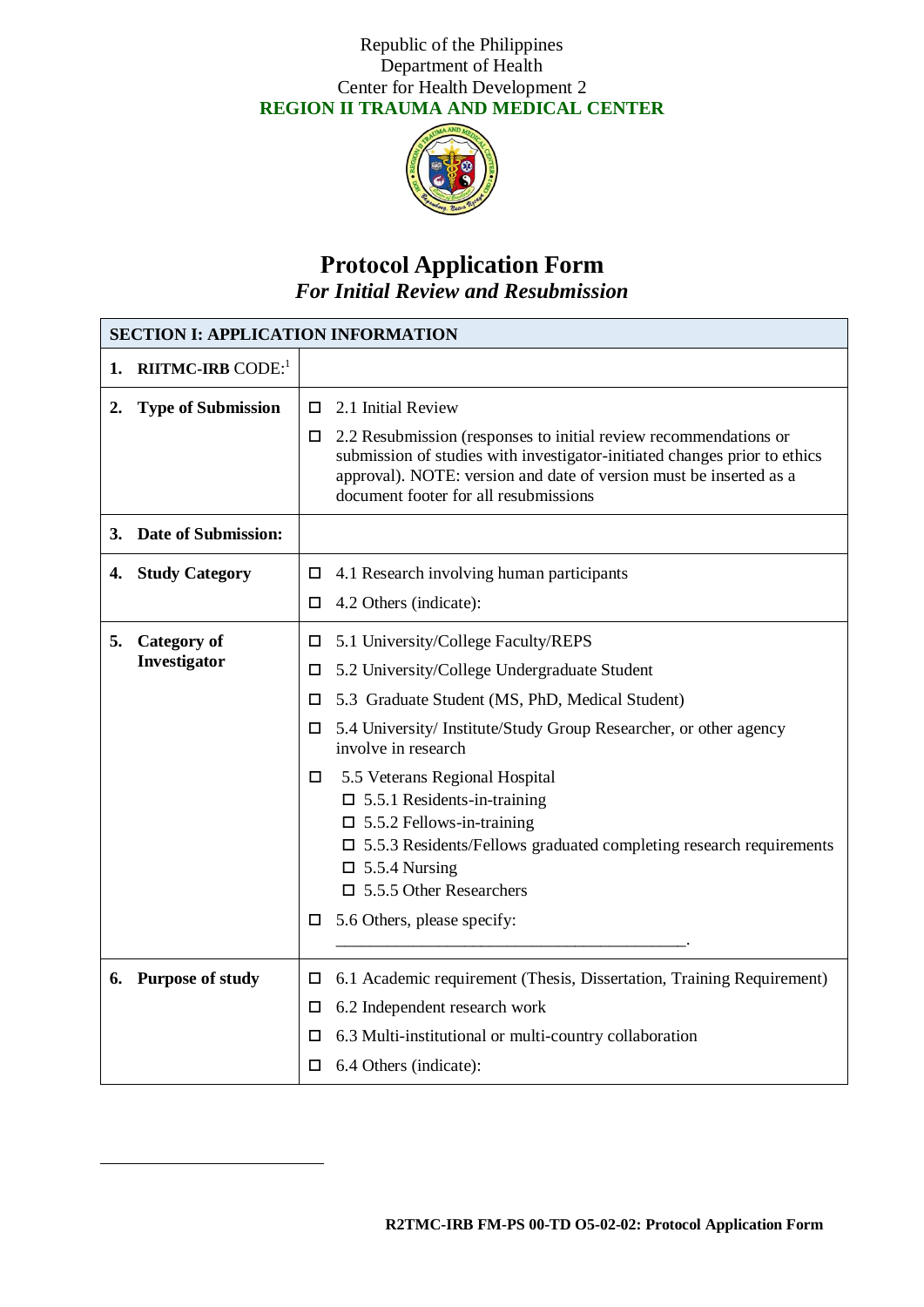

| 7. Study Title                                 |                                                                                                                                                                                                                                                                                                                                                                                                                                                                                                                                                                                                                                                                                                                     |  |
|------------------------------------------------|---------------------------------------------------------------------------------------------------------------------------------------------------------------------------------------------------------------------------------------------------------------------------------------------------------------------------------------------------------------------------------------------------------------------------------------------------------------------------------------------------------------------------------------------------------------------------------------------------------------------------------------------------------------------------------------------------------------------|--|
|                                                |                                                                                                                                                                                                                                                                                                                                                                                                                                                                                                                                                                                                                                                                                                                     |  |
| <b>Study Protocol</b><br>8.<br><b>Synopsis</b> | Please write a synopsis (maximum 500 words) of the study in the space<br>provided below or another sheet based on the specified components, and<br>indicate page where such components may be found in the full study protocol<br>or in annexes/appendices. If items are not applicable, indicate by N/A.<br>Attach the full study protocol to this application. Make a diagrammatic<br>workflow and attach it to the study protocol                                                                                                                                                                                                                                                                                |  |
|                                                | 1. Technical Synopsis                                                                                                                                                                                                                                                                                                                                                                                                                                                                                                                                                                                                                                                                                               |  |
|                                                | a. Objectives/Expected output<br>b. Literature review rationalizing the design<br>c. Research design<br>d. Sampling design, sample size<br>e. Inclusion criteria, exclusion criteria, withdrawal criteria<br>f. Data collection plan<br>g. Specimen collection and processing plan (including plans for specimen<br>storage and duration of storage)<br>h. Data analysis plan (including statistical basis for design, as applicable)<br>i. Rationalization for choice of study site (including capacity of site to<br>address known risks of study protocol, such as availability of<br>equipment and facilities, as applicable) (Cross reference information<br>with statements provided in the informed consent) |  |
|                                                | 2. Ethical Considerations Section                                                                                                                                                                                                                                                                                                                                                                                                                                                                                                                                                                                                                                                                                   |  |
|                                                | This should be stated in the study protocol, as applicable.<br>a. Protection of privacy and confidentiality of research information<br>including data protection plan<br>b. Vulnerability of research participants<br>c. Risks of the study (including social risks)<br>d. Benefits of the study<br>e. Patient-related compensations/reimbursements/entitlements<br>f. Informed consent process and recruitment procedures<br>g. Terms of reference of collaborative study (as applicable, such as<br>intellectual property agreements and similar concerns)<br>h. Terms of available study-related insurance                                                                                                       |  |
| 9. Study Duration                              | (in months)                                                                                                                                                                                                                                                                                                                                                                                                                                                                                                                                                                                                                                                                                                         |  |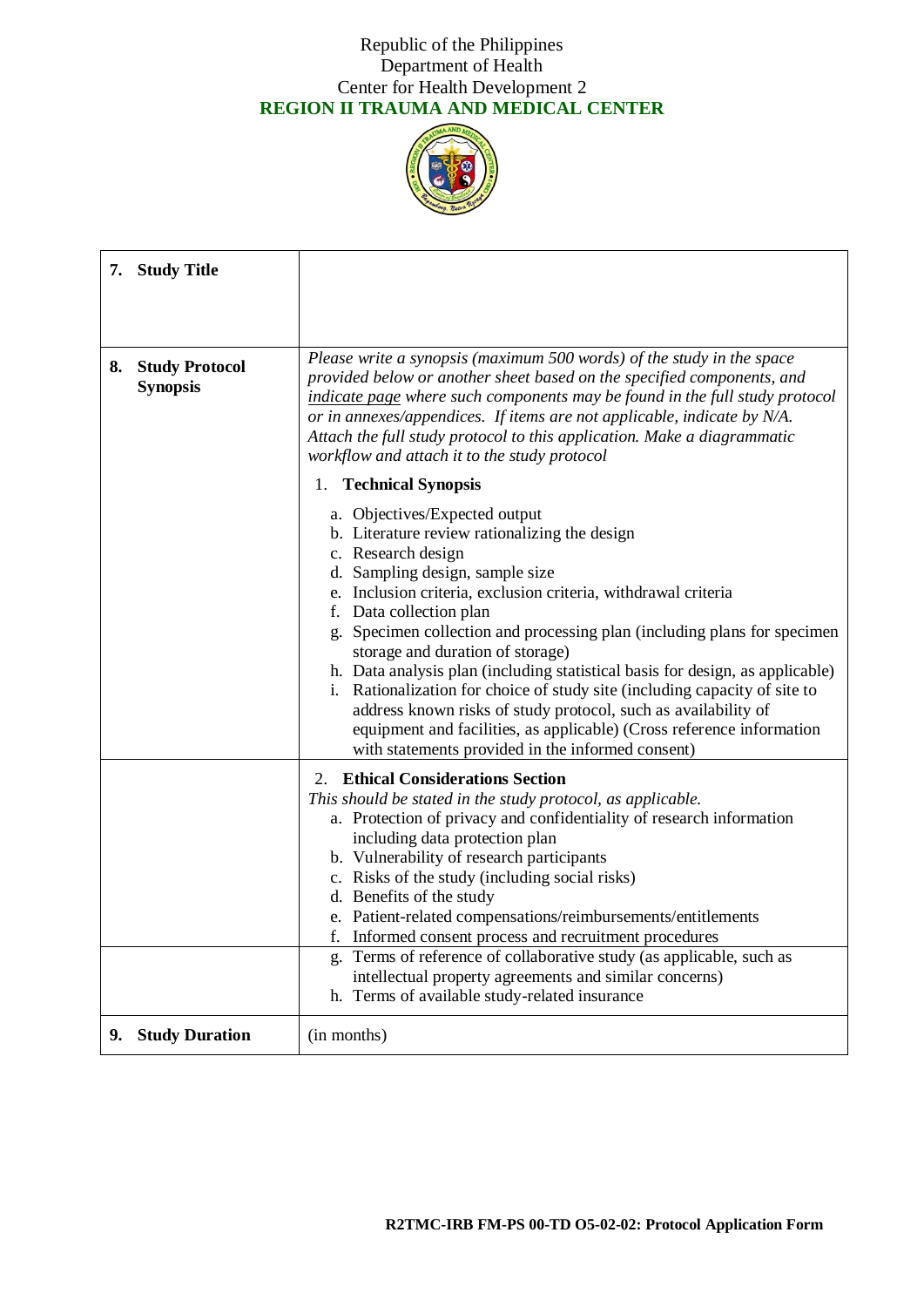

| 10. Use of special                  | 10.1 Children (under 18)<br>□                      |  |
|-------------------------------------|----------------------------------------------------|--|
| populations or<br>vulnerable groups | 10.2 Indigenous People<br>□                        |  |
|                                     | 10.3 Elderly<br>□                                  |  |
|                                     | 10.4 People on welfare/social assistance<br>□      |  |
|                                     | 10.5 Poor and unemployed<br>□                      |  |
|                                     | 10.6 Patients in emergency care<br>□               |  |
|                                     | 10.7 Homeless persons<br>□                         |  |
|                                     | 10.8 Refugees or displaced persons<br>□            |  |
|                                     | 10.9 Patients with incurable diseases<br>□         |  |
|                                     | 10.10 Others (indicate):<br>□                      |  |
|                                     | 10.11 Not applicable<br>□                          |  |
| 11. Endorsing/College/              | 11.1 RIITMC<br>□                                   |  |
| <b>Unit/Institution</b>             | Department of Anesthesiology                       |  |
|                                     | Department of Cardiology                           |  |
|                                     | Department of Endocrinology                        |  |
|                                     | Department of Internal Medicine                    |  |
|                                     | Department of Obstetrics and Gynecology            |  |
|                                     | Department of Pathology                            |  |
|                                     | Department of Pediatrics                           |  |
|                                     | Department of Surgery                              |  |
|                                     | 11.2 Other Institutions<br>□                       |  |
|                                     | 11.3 Foreign institution:<br>□                     |  |
| 12. Study site                      | 13.1 RIITMC unit<br>□                              |  |
|                                     | 13.2 Outside RIITMC with local IRB/ERB/ERC<br>□    |  |
|                                     | 13.3 Outside RIITMC without local IRB/ERB/ERC<br>□ |  |
| 13. Funding agency:                 | 14.1 (NAME):                                       |  |
|                                     | <b>TYPE OF FUNDING AGENCY</b>                      |  |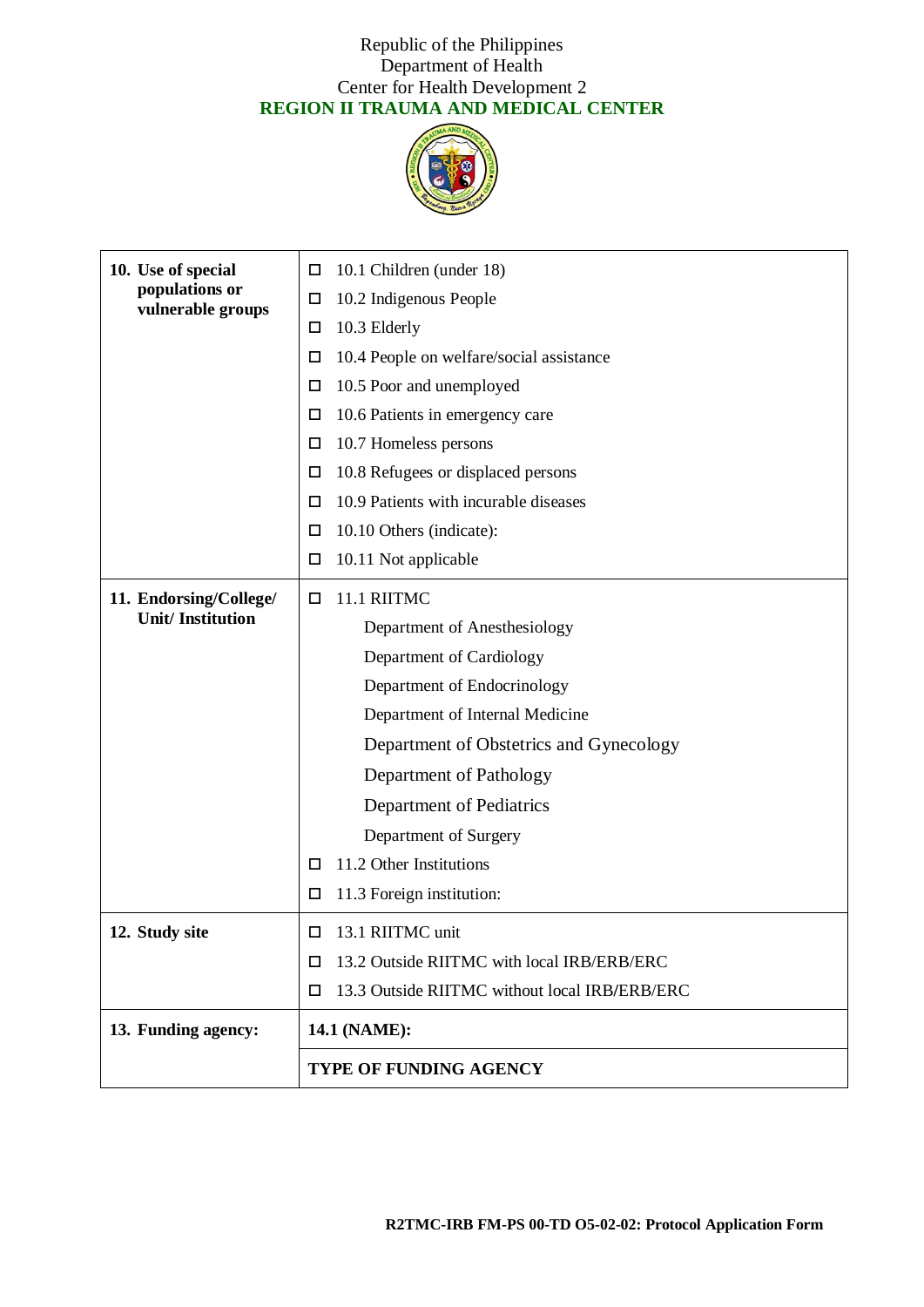

|                                                   | 13.1 RIITMC unit<br>□                                                                                                                                 |                                                                            |  |
|---------------------------------------------------|-------------------------------------------------------------------------------------------------------------------------------------------------------|----------------------------------------------------------------------------|--|
|                                                   | 13.2 Investigator<br>□                                                                                                                                |                                                                            |  |
|                                                   | 13.3 PHL Government agency/office/entity<br>□                                                                                                         |                                                                            |  |
|                                                   | 13.4 Multilateral Agency (UN agencies and other intergovernmental<br>□<br>agencies)                                                                   |                                                                            |  |
|                                                   | 13.5 Private company or Non-governmental organization (NGO)<br>□                                                                                      |                                                                            |  |
|                                                   | 13.6 Others (indicate):<br>□                                                                                                                          |                                                                            |  |
| 14. Study Budget                                  | NOTE: This refers to line item amounts. However, if a separate budget sheet<br>is available, just indicate total amount and attach budget sheet       |                                                                            |  |
| 15. Previous ethics                               | 16.1 Name of Institutional Review Board or Ethics Review Committee:<br>□                                                                              |                                                                            |  |
| approval or<br>clearance issued by                | 16.2 Date of ethics approval:<br>□                                                                                                                    |                                                                            |  |
| other sites                                       | 16.3 Date of expiration of ethics approval:<br>□                                                                                                      |                                                                            |  |
|                                                   | 16.4 Not applicable<br>□                                                                                                                              |                                                                            |  |
| 16. Principal<br>Investigator                     |                                                                                                                                                       |                                                                            |  |
| 17. Birthday                                      |                                                                                                                                                       |                                                                            |  |
| 18. PI Address                                    | (Institutional Address)                                                                                                                               |                                                                            |  |
| 19. PI Telephone:                                 |                                                                                                                                                       |                                                                            |  |
| 20. PI Facsimile:                                 |                                                                                                                                                       |                                                                            |  |
| 21. PI Mobile:                                    |                                                                                                                                                       |                                                                            |  |
| 22. PI Email:                                     |                                                                                                                                                       |                                                                            |  |
| 23. Other Ongoing<br>studies                      | $\Box$ 23.1 Title:                                                                                                                                    | $\Box$ 23.3 Title:                                                         |  |
|                                                   | 23.2 Title:<br>□                                                                                                                                      | 23.4 Title:<br>□                                                           |  |
| 24. Declaration of<br><b>Conflict of Interest</b> | 24.1 I have no conflict of interest in any form (financial, proprietary,<br>□<br>professional) with sponsor, the study, Co-Investigators, or the site |                                                                            |  |
| of PI                                             | $\Box$<br><b>NATURE:</b>                                                                                                                              | 24.2 I have personal/family financial interest in the results of the study |  |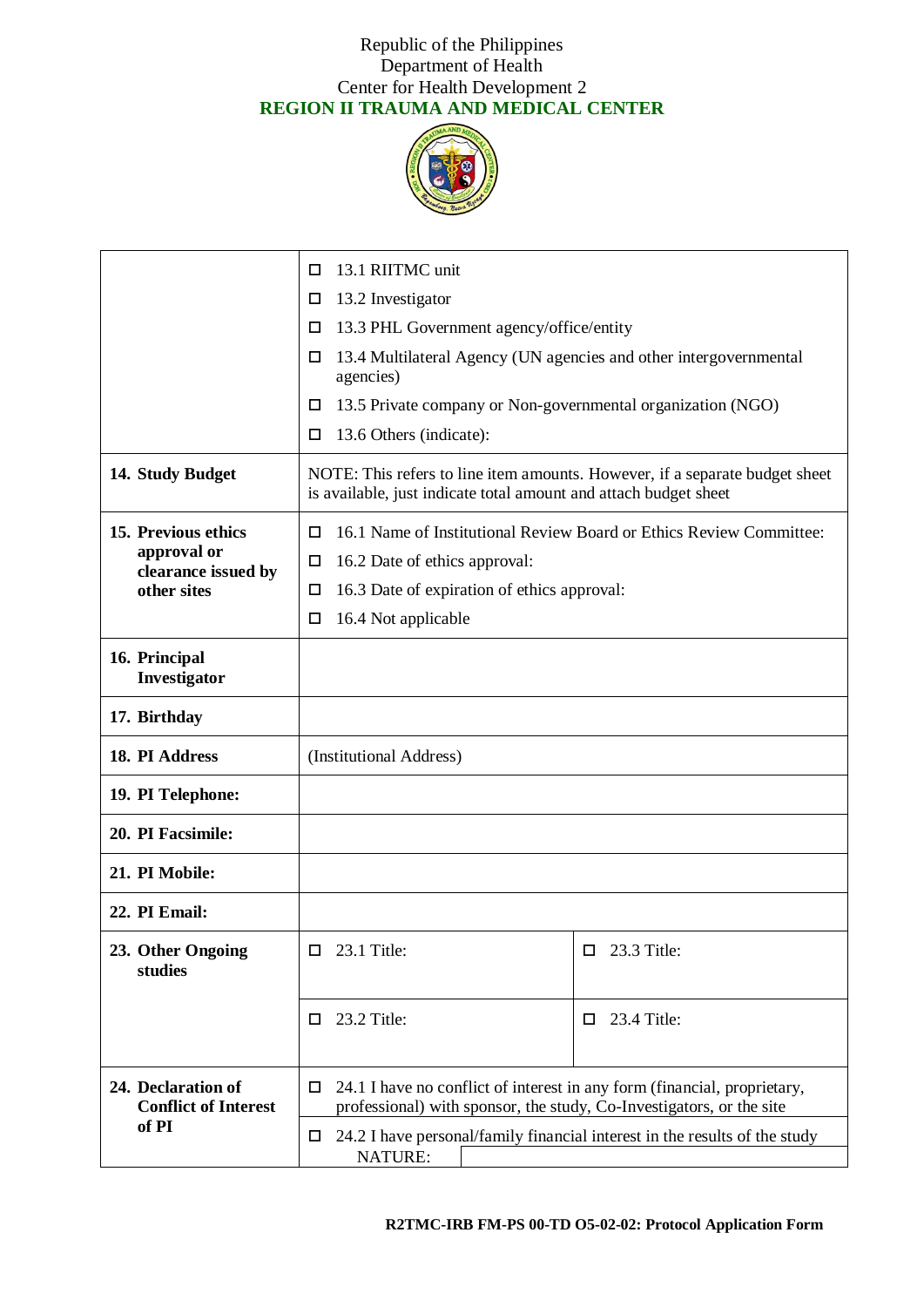

|                                                                        | 24.3 I Have proprietary interest in the research for which this application<br>0<br>is being made (patent, trademark, copyright, licensing) |  |  |  |
|------------------------------------------------------------------------|---------------------------------------------------------------------------------------------------------------------------------------------|--|--|--|
|                                                                        | <b>NATURE:</b>                                                                                                                              |  |  |  |
| 25. Other investigators<br>with corresponding<br>task description (add | Co-Investigator:<br>Task description:                                                                                                       |  |  |  |
| <i>additional rows as</i><br><i>applicable</i> )                       | Co-Investigator:<br>Task description:                                                                                                       |  |  |  |
| 26. Submitted by:                                                      |                                                                                                                                             |  |  |  |
|                                                                        | Study designation                                                                                                                           |  |  |  |
| 27. PI signature                                                       |                                                                                                                                             |  |  |  |

| <b>SECTION II: SCIENTIFIC/TECHNICAL REVIEW APPROVAL ENDORSEMENT</b>                                                                                                                                                                                                                                                                                                                                                                                                                          |                                                                                                               |                    |  |  |
|----------------------------------------------------------------------------------------------------------------------------------------------------------------------------------------------------------------------------------------------------------------------------------------------------------------------------------------------------------------------------------------------------------------------------------------------------------------------------------------------|---------------------------------------------------------------------------------------------------------------|--------------------|--|--|
|                                                                                                                                                                                                                                                                                                                                                                                                                                                                                              | This section should be signed by the Chair/Head of the Scientific/Technical Review committee/office that      |                    |  |  |
|                                                                                                                                                                                                                                                                                                                                                                                                                                                                                              | reviewed the scientific soundness of the study and issued the appropriate approval. Alternatively, results    |                    |  |  |
|                                                                                                                                                                                                                                                                                                                                                                                                                                                                                              | of Scientific/Technical Review disposition may be appended to this application, instead of completing this    |                    |  |  |
|                                                                                                                                                                                                                                                                                                                                                                                                                                                                                              | section, provided that the information required below had been appropriately addressed.                       |                    |  |  |
| <b>STUDY PROTOCOL</b>                                                                                                                                                                                                                                                                                                                                                                                                                                                                        |                                                                                                               |                    |  |  |
| TITLE:                                                                                                                                                                                                                                                                                                                                                                                                                                                                                       |                                                                                                               |                    |  |  |
| Principal Investigator:                                                                                                                                                                                                                                                                                                                                                                                                                                                                      |                                                                                                               |                    |  |  |
| I confirm that the (NAME OF SCIENTIFIC/TECHNICAL REVIEW COMMITTEE/OFFICE) has<br>reviewed and approved the following study protocol-related information: Objectives/Expected output<br>supported by literature review; overall research design; sampling design, sample size, Inclusion/exclusion/<br>withdrawal criteria; data collection plan and specimen collection, processing, and storage as applicable;<br>data analysis plan including statistical design/framework, as applicable. |                                                                                                               |                    |  |  |
| Issuing committee/office:                                                                                                                                                                                                                                                                                                                                                                                                                                                                    |                                                                                                               |                    |  |  |
| Head of committee/office:                                                                                                                                                                                                                                                                                                                                                                                                                                                                    |                                                                                                               |                    |  |  |
| Signature:                                                                                                                                                                                                                                                                                                                                                                                                                                                                                   |                                                                                                               | Date of Signature: |  |  |
| <b>SECTION III: INSTITUTIONAL ENDORSEMENT</b>                                                                                                                                                                                                                                                                                                                                                                                                                                                |                                                                                                               |                    |  |  |
|                                                                                                                                                                                                                                                                                                                                                                                                                                                                                              | This section should be signed by the head of unit (administrative authority legally empowered to sign on      |                    |  |  |
|                                                                                                                                                                                                                                                                                                                                                                                                                                                                                              | behalf the unit such as Dean, Director, and the like) of the Principal Investigator. This section is required |                    |  |  |
|                                                                                                                                                                                                                                                                                                                                                                                                                                                                                              | only for initial submission, provided there are no changes in study protocol information below.               |                    |  |  |
| <b>STUDY PROTOCOL</b>                                                                                                                                                                                                                                                                                                                                                                                                                                                                        |                                                                                                               |                    |  |  |
| TITLE:                                                                                                                                                                                                                                                                                                                                                                                                                                                                                       |                                                                                                               |                    |  |  |
| Principal Investigator:                                                                                                                                                                                                                                                                                                                                                                                                                                                                      |                                                                                                               |                    |  |  |
| I confirm that I have read this Application and that the research will be implemented under the oversight                                                                                                                                                                                                                                                                                                                                                                                    |                                                                                                               |                    |  |  |
| of this Department/Institution in accordance with the conditions of approval by the R2TMC Research                                                                                                                                                                                                                                                                                                                                                                                           |                                                                                                               |                    |  |  |
| Ethics Board. I also confirm that the Principal Investigator has a regular appointment in this institution.                                                                                                                                                                                                                                                                                                                                                                                  |                                                                                                               |                    |  |  |
| Issuing unit/college/:                                                                                                                                                                                                                                                                                                                                                                                                                                                                       |                                                                                                               |                    |  |  |
| Head of unit:                                                                                                                                                                                                                                                                                                                                                                                                                                                                                |                                                                                                               |                    |  |  |
| Signature:                                                                                                                                                                                                                                                                                                                                                                                                                                                                                   |                                                                                                               | Date of Signature: |  |  |

**R2TMC-IRB FM-PS 00-TD O5-02-02: Protocol Application Form**